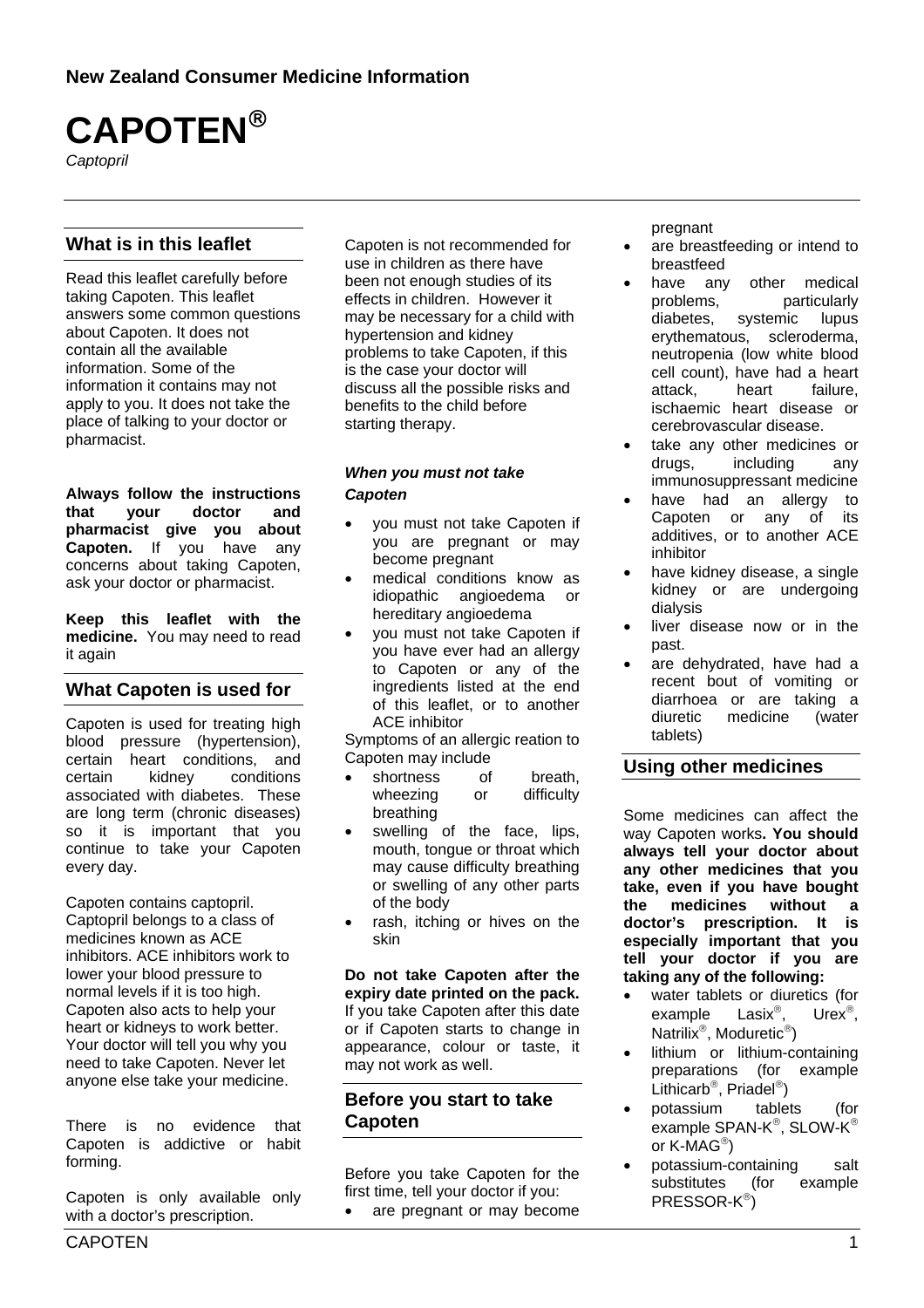- antacids
- any other medicine for high blood pressure
- any medicine for angina
- **if you are taking Capoten for high blood pressure do not take any medicine (including ones bought without a prescription) for appetite control, asthma, colds, coughs, hay fever or sinus problems unless you have discussed the medicine with your doctor or pharmacist.**
- anti-inflammatory medicines (these are used to relieve pain, swelling and other symptoms of inflammation, including arthritis) and include nonsteroidal antiinflammatory agents – NSAIDs (for example Voltaren, Indocid) and COX-2 inhibitors (for example Celebrex).

Taking a combination of Capoten with a thiazide diuretic (fluid tablet) and an anti-inflamatory medicine may damage your kidneys.

Your doctor will decide whether your treatment needs to be altered or whether you should have check ups or blood tests more frequently

## **How to use Capoten**

#### *How much to take*

Capoten is usually taken at a dose of 12.5 to 50mg two or three times per day. Treatment may be started with low doses of Capoten, particularly if you have heart failure. Your doctor will decide which dose is right for you.

#### How to take Capoten

**Swallow Capoten tablets with a glass of water.** 

#### *When to take Capoten*

Preferably take Capoten one hour before meals.

#### *If you forget to take Capoten*

**If you forget to take one or more doses: take your next dose at the normal time and in the normal amount.** Do not take a double dose to make up for the dose you missed. This may increase the chance of you getting an unwanted side effect.

#### **If you are not sure what to do ask your doctor or pharmacist.**

**If you have trouble remembering to take your medicine, ask your pharmacist for some hints.** 

#### *How long to take Capoten*

**Capoten is used to treat long term (chronic) diseases, so it is important to continue taking Capoten every day until your doctor tells you to stop.** 

#### **Do not stop taking your tablets because you are feeling better.**

#### *Overdose*

Immediately telephone your doctor or Poisons Information Centre (telephone 0800 764 766), or go to casualty at your nearest hospital, if you think that you or any one else may have taken too much Capoten. Do this even if there are no signs of discomfort or poisoning.

You may need urgent medical attention

## **While you are using Capoten**

#### *Things you must do*

- If you become pregnant while taking Capoten tell your doctor immediately.
- Have your blood pressure checked when your doctor tells you to, to make sure Capoten is working.
- If you are about to start on any new medicine, tell your doctor and pharmacist that you are taking Capoten.
- If you plan to have surgery (even at the dentist) that needs an anaesthetic, or are

having some other hospital treatment, make sure that you tell your doctor or dentist that you are taking Capoten.

Make sure you drink enough water during exercise and hot weather when you are taking Capoten, especially if you sweat a lot.

If you do not drink enough

water while taking Capoten,

you may faint or feel light-

headed or sick. This is

because your body does not

have enough fluid and your

blood pressure is low. If you

continue to feel unwell, tell

your doctor.

- If you have excessive vomiting and/or diarrhoea while taking Capoten, tell your doctor.
	- This can also mean that you are losing too much water and your blood pressure may

become too low.

• Have any blood tests that your doctor asks you to Follow all directions given to you

by your doctor carefully. They may differ from the information contained in this leaflet.

If you do not understand the instructions on the box, ask you doctor or pharmacist for help.

#### *Things you must not do*

**Do not stop taking Capoten without first checking with your doctor.** 

#### *Things to be careful of*

Capoten can cause dizziness, lightheadedness or fainting, especially when you get up from bed or from a chair. Always get up slowly to allow your body to adjust. Be careful the first time you take Capoten. If you are elderly, you should be particularly careful when you get up from bed or from a chair. If you are elderly,